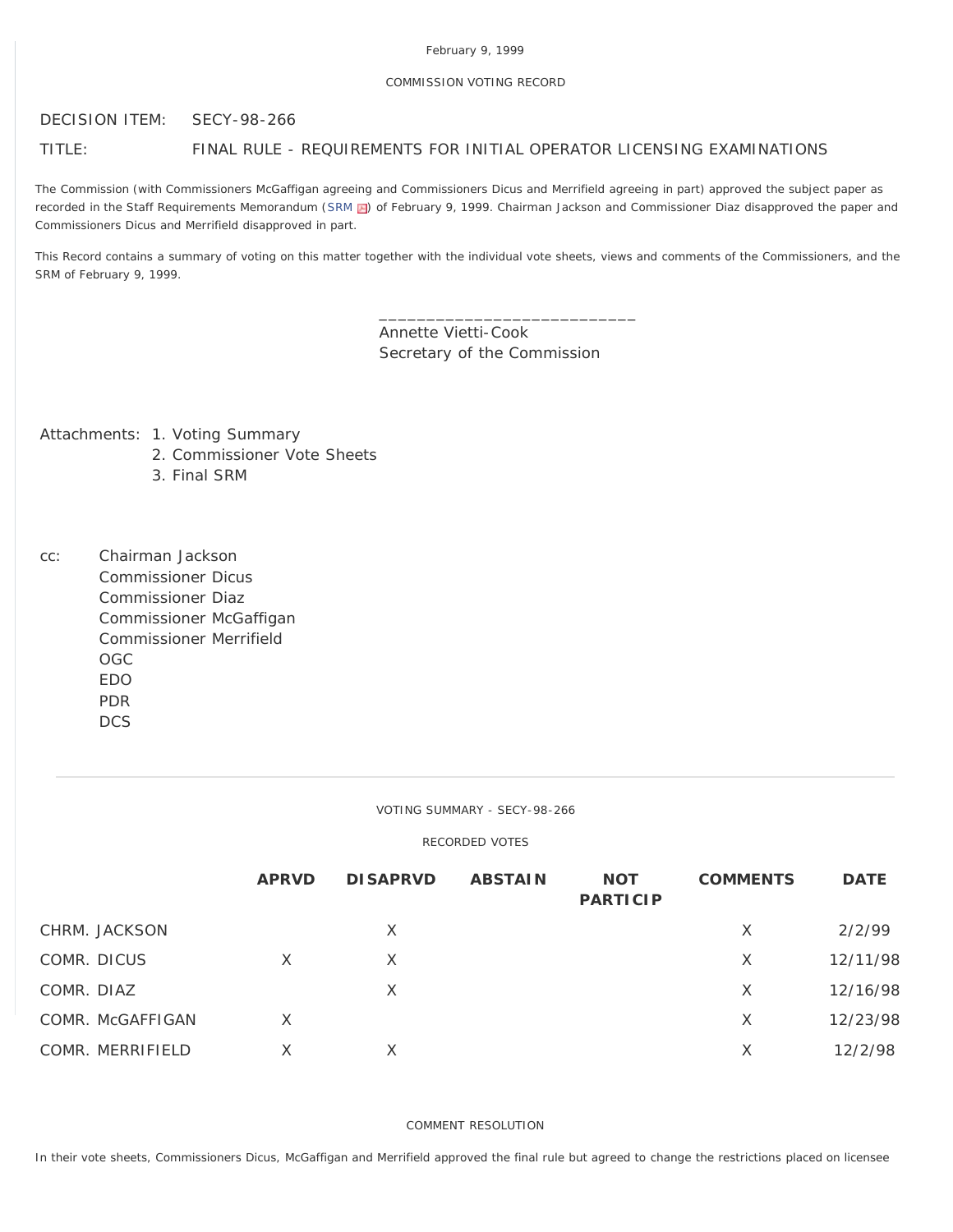personnel who prepare initial operator written examinations to be the same as the restrictions associated with the preparation of requalification examinations. The Commission (with all Commissioners agreeing) disapproved the proposed changes to the enforcement policy. Chairman Jackson and Commissioner Diaz disapproved the paper. Subsequently, the Commission affirmed the final rule in an Affirmation Session as noted in the SRM issued on February 9, 1999.

#### **Commissioner Comments on [SECY-98-266](http://www.nrc.gov/reading-rm/doc-collections/commission/secys/1998/secy1998-266/1998-266scy.html)**

#### **Chairman Jackson's Comments on SECY-98-266**

I disapprove of the staff intention to modify [10 CFR Part 55](http://www.nrc.gov/reading-rm/doc-collections/cfr/part055/) to allow power reactor licensees to prepare and administer operator license examinations. While I have not, to date, opposed the pilot program or previous rulemaking efforts in this area, the subject paper has not made a compelling case for the rule change in question. It is not clear to me what advantage will be gained from the proposed action. While I agree with the staff that this approach will save NRC resources, the subject paper leads me to conclude that the costs that would have been incurred by NRC will, on balance, simply be redistributed over the power reactor community. I agree with the staff position that some licensees may realize less of a resource burden by this approach (i.e. those that are capable of preparing high quality examinations with limited NRC involvement); however, it is not clear to me why all power reactor licensees could not experience similar reductions in burden through effective staff management of NRC contractor activities. In balancing the unpredictable nature of the benefits to be realized against the increased potential for the compromise of examinations and the difficulty in planning NRC activities due to the voluntary nature of this approach, I conclude that it is preferable for NRC to reestablish sole responsibility for the preparation and administration of initial licensed operator examinations.

I am troubled by the fact that the subject paper describes a decision-making process which places budget ahead of the agency public health and safety mission. Specifically, the paper states that the staff's proposal in this area was, in part, the result of anticipated resource reductions; thus, it would appear that a decision was made to require licensees to administer operator license examinations to support those anticipated (and, eventually, realized) resource reductions. The subsequent determination that requiring licensees to prepare and administer operator license examinations constituted a backfit has now placed the staff in the position of proposing to allow, rather than require, licensees to perform these functions. Remaining mindful of the fact that many of the approximately 75% of licensees participating in the pilot program in this area may have done so in preparation for what they anticipated to be a requirement and that they may now request NRC to prepare and administer examinations at their facilities, I am concerned that this action may result in no net benefit for licensees and an increased planning burden (due to demand uncertainties) for the NRC. Additionally, the planning and budgeting uncertainties incumbent in the proposed action may add additional difficulty to staff efforts to ensure that NRC is not an impediment to licensees staffing their facilities with the numbers of licensed operators that they feel is appropriate (in this vein, some licensees have already complained that NRC can be just such an impediment, or at least an obstacle, by only offering generic fundamentals examinations twice in a given year).

#### **Commissioner Dicus' Comments on SECY-98-266**

I approve the proposed changes to 10 CFR 55 as proposed by the staff, subject to the following comments:

1. If a large number of licensees elect to develop their own exams, licensees will continue to gain experience in exam development, while the NRC examiners, with fewer opportunities to develop exams, may not be able to maintain their proficiency at the same level it is today. As a result, the level of difficulty between licensee developed exams and NRC developed exams may begin to diverge.

In the Commission's 12/17/96 SRM to SECY-96-206 pertaining to the proposed rulemaking, the staff was directed to ensure that examiners maintain proficiency by writing at least one initial operator licensing examination per calendar year in each NRC Region. The intent of this requirement was to ensure all qualified examiners that administer exams were able to maintain their proficiency. Based on the above, the staff should monitor exam results to ensure the exams developed by the NRC remain at a comparable level to that of licensee developed exams. If the staff identifies a decline in examiner proficiency, additional training in exam development should be included in the examiner continual training program.

2. I agree with Commissioner Merrifield's comment regarding the restrictions in interim Rev. 8 to NUREG-1021 placed on facility personnel who can participate in developing the initial operator licensing examinations. These restrictions are more limiting than what has been imposed on licensee personnel involved in the development of requalification exam materials, and is an undue burden on facility licensees with minimal benefit. Therefore, I believe the restrictions placed on initial exam development in interim Rev. 8 to NUREG-1021 should be modified prior to issuance of the final Rev. 8 to be consistent with the requalification exam development restrictions. However, the staff should continue to monitor licensee programs and recommend additional restrictions on initial exam development in NUREG-1021 if actual exam development problems are identified.

I disapprove the proposed changes to the enforcement policy for the following reasons:

First, the staff should reevaluate the proposed examples to determine if the examples cover the spectrum necessary to ensure consistent application of the enforcement policy and that the technical and regulatory significance have been appropriately considered. For example, the staff has not made a compelling argument as to why identification of exam compromise immediately before an exam is administered and identification immediately following exam administration constitutes the difference between a Level IV and Level III violation. However, if the compromise is identified after licenses are issued, the situation may be more severe, and if it is determined that one or more of the operators granted a license didn't possess the requisite knowledge and abilities to operate the associated facility, an even higher severity level may be warranted.

Second, the staff included in its example of a Level III violation, a case where the compromise was willful. The treatment of willful violations, including